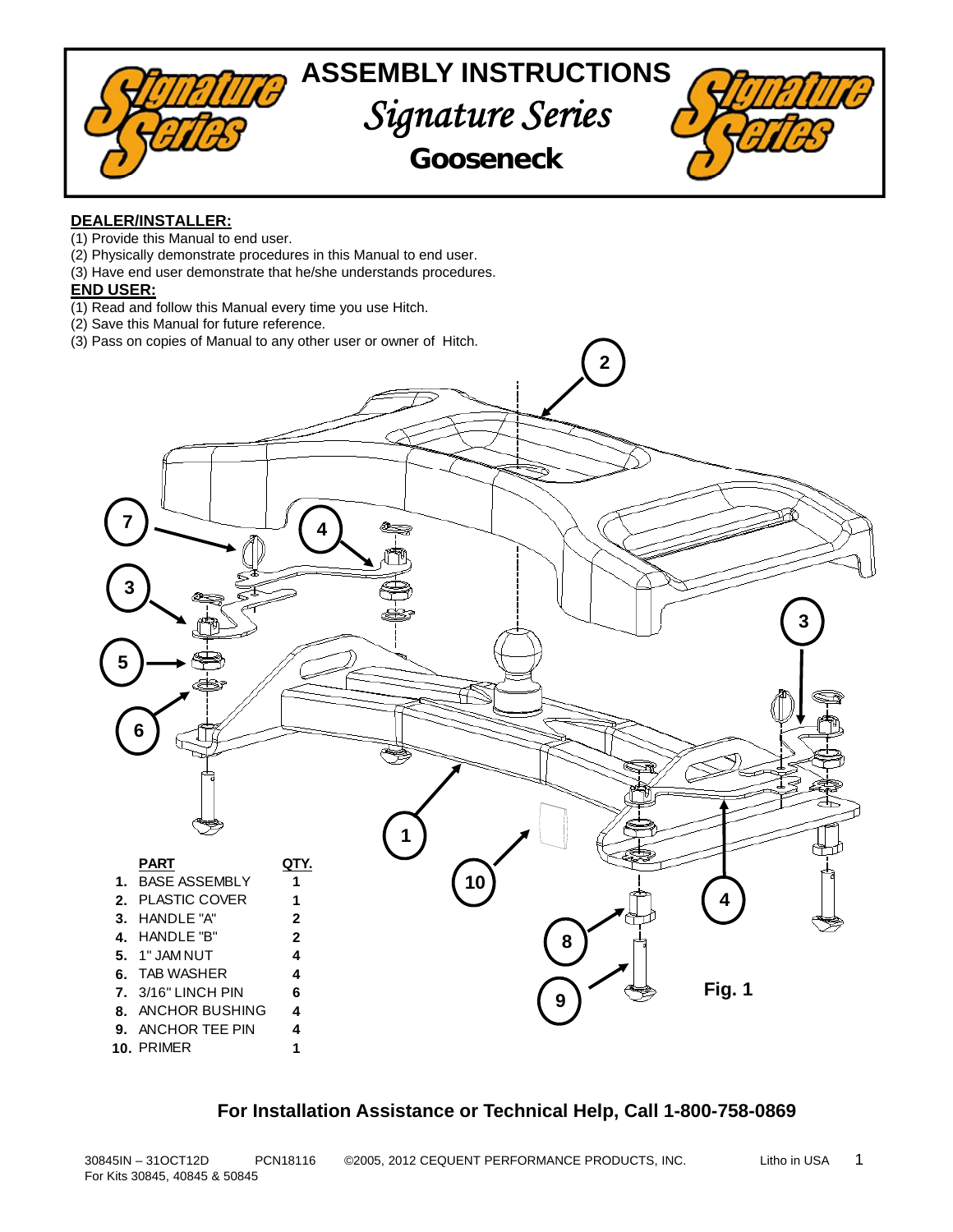# **Failure to follow all of these instructions may result in death or serious injury!**

## **INDEX**

| 1. GUIDELINES FOR MATCHING TOW VEHICLE AND TRAILER                | P 2-4       |
|-------------------------------------------------------------------|-------------|
| 2. ASSEMBLY INSTRUCTIONS                                          | $P. 5 - 10$ |
| 3. OPERATING INSTRUCTIONS                                         | P 11        |
| 4. BEFORE TOWING INSTRUCTIONS & MAINTENANCE                       | P 12        |
| 5. IMPORTANT INFORMATION                                          | P 13        |
| 4. CEQUENT PERFORMANCE PRODUCTS SEVEN YEAR LIMITED WARRANTY P. 14 |             |

## **GUIDELINES FOR MATCHING HITCH TRUCK AND TRAILER**



Gross Trailer Weight (Fig. 2): **\*Trailer weight should be the lowest of these recorded ratings for safe towing conditions.**

- 2. Cequent Performance Products hitches are designed for use with recreational gooseneck trailers only. Hitch applications other than recreational gooseneck trailers must be approved in writing by Cequent Performance Products' Engineering Department.
- 3. Use only a SAE 2-inch kingpin with your *Signature Series* Gooseneck Hitch.

*Signature Series* Hitch Rating:

4. Approximately 15%-25% of trailer weight should be on hitch (Pin Weight). See Fig. 3.

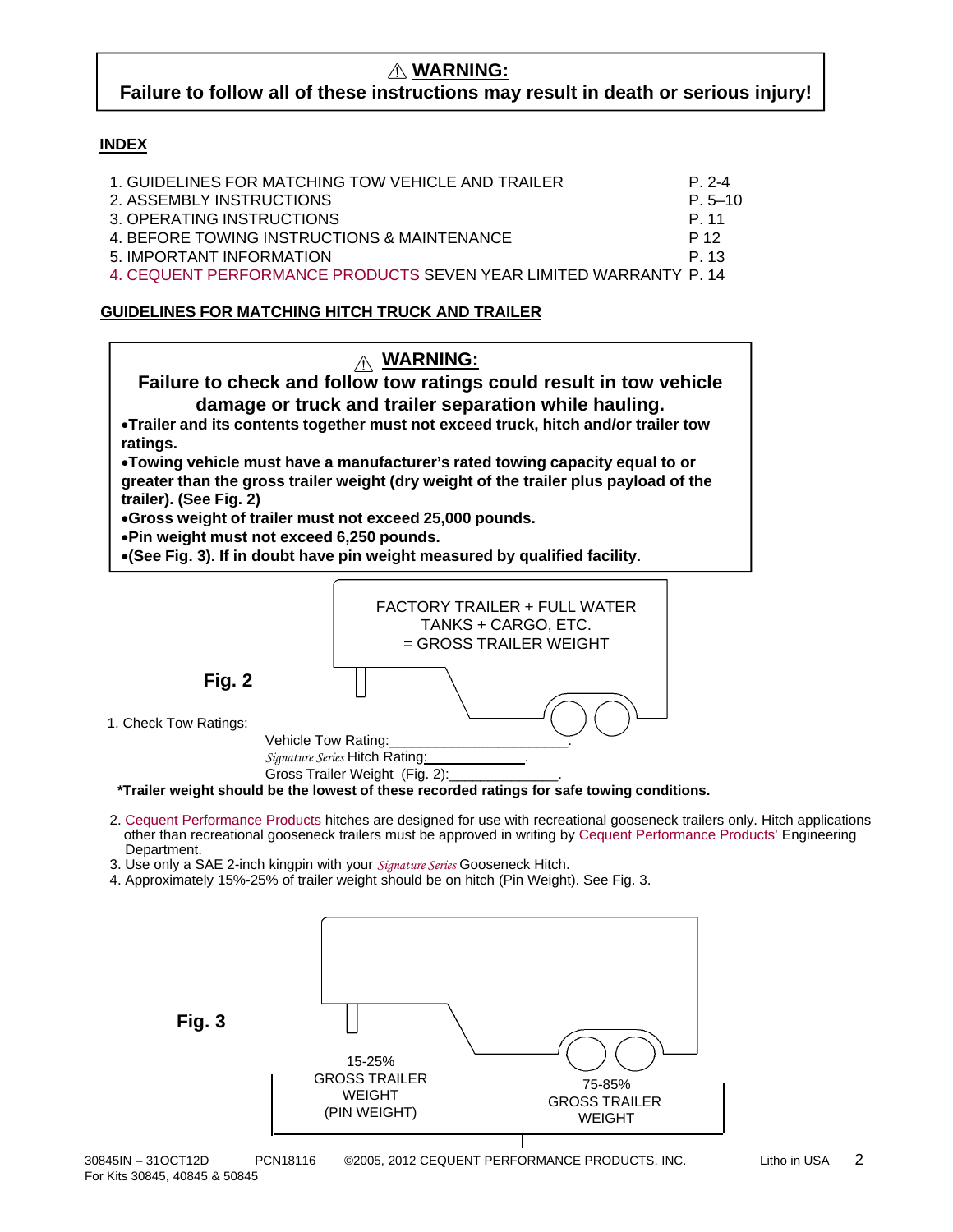5. Trucks come in many different configurations. Cequent Performance Products' hitches are designed for use in light trucks such as the Ford F-Series, the Chevy Silverado and the Dodge Ram. Cequent Performance Products recommends the use of long bed (8ft) light trucks for the best combination in truck - trailer turning clearance.



6. The height of the coupler should be adjusted so the trailer is approximately level as it is towed. Allow approximately 6 inches clearance between the top of the pickup walls and the underside of the front of the trailer for pitch and roll of the trailer. (See Fig. 5). Allow more clearance between pickup walls and trailer for off road use.



# **CAUTION:**

The measurements above are guidelines. If your measurements are close to these numbers re-check clearances. If vehicle and/or trailer has any added bed vicinity accessories (i.e. fairings, air dams, ground effects, bed rails, etc.). Additional dimensioning and clearance checks have to be made.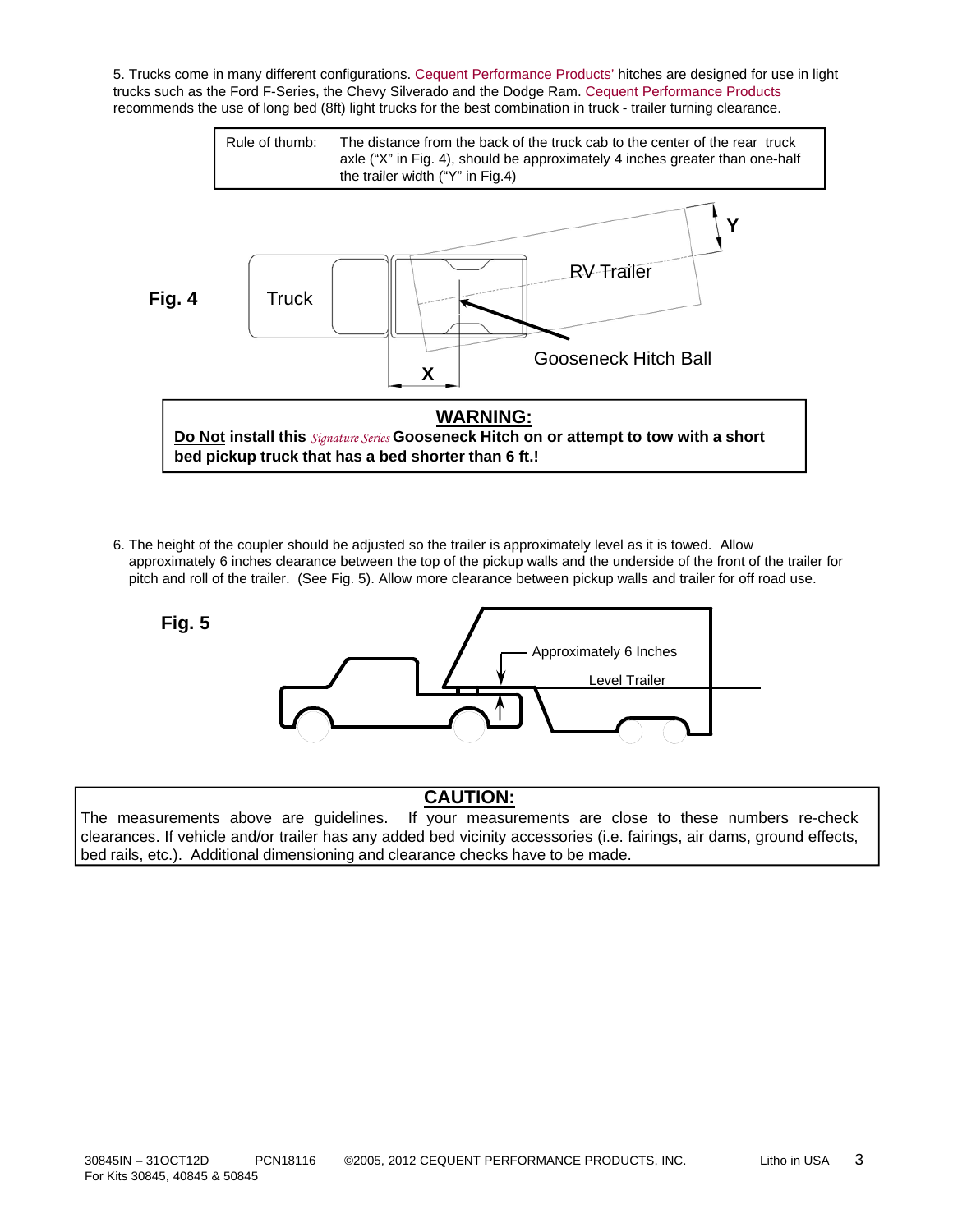### 7. Hitch height determination:

With trailer leveled and on level ground measure from the ground to the coupler, Dimension "A" in Fig. 7. Secondly, measure from the height of the inside of the truck bed to the ground, Dimension "B" in Fig. 7. Dimensions "C" and "D" in Fig. 7 can be used to determine the amount of clearance over the side rails, as mentioned in instruction #6 (Additional clearance may be needed for off road maneuvering and/or steep inclines while turning).

$$
Hitch Height = A - B + 2"
$$

The 2" value is an estimate of suspension compression due to king pin weight of the trailer. This compression could range between 1"-5" depending on the truck being used and the trailer being towed.

 $D - C + 2" > 6"$  as noted in instruction #6.



**FIG. 7**

## **WARNING:**

**Connection for trailer wiring must be located at the side of the truck bed between the driver's seat and the rear wheel to prevent operators from working between the truck and trailer.**

**Avoid putting any part of your body under the trailer or between the truck and trailer. Unexpected or accidental movement of the truck or the trailer can cause serious injury or death**

**If you must place any part of your body under the trailer or between the truck and trailer you MUST** perform ALL of the following steps:

**Check that the truck transmission is in park**

- **Check that the emergency brake is on**
- **Block in front of and behind all trailer tires**
- **Check that the trailer landing gear are resting on firm ground**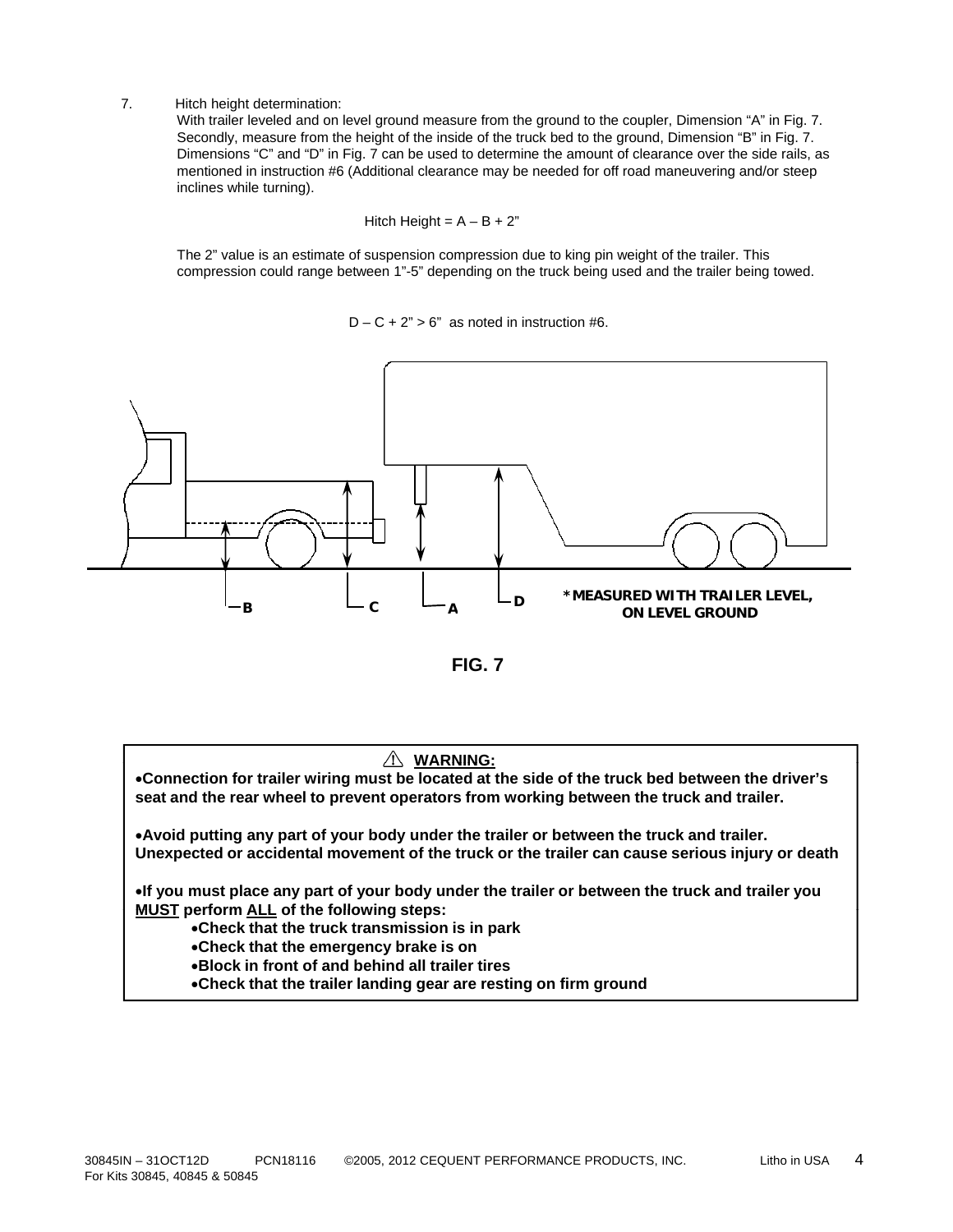## *Signature Series* **GOOSENECK ASSEMBLY**

## **TOOLS** Safety Glasses<br>
Impact Wrench<br>
Hammer Impact Wrench 1-1/2" Box or End Wrenches or socket White Lithium Grease

- 1. Check all the boxes for all the components listed in Figure 1 and become familiar with component terminology. 2. Lube all 4 Anchor Bushing with white lithium grease. Do this by spraying or manually applying the grease to the inside of the Anchor Bushing. See Figure 8. Lube Locations Anchor Bushing. White Lithium Grease
- 3. Loosely assemble the four anchor bushings to the base of the *Signature Series* Gooseneck Hitch using the 1" jam nuts and tab washers.

**Fig. 8**

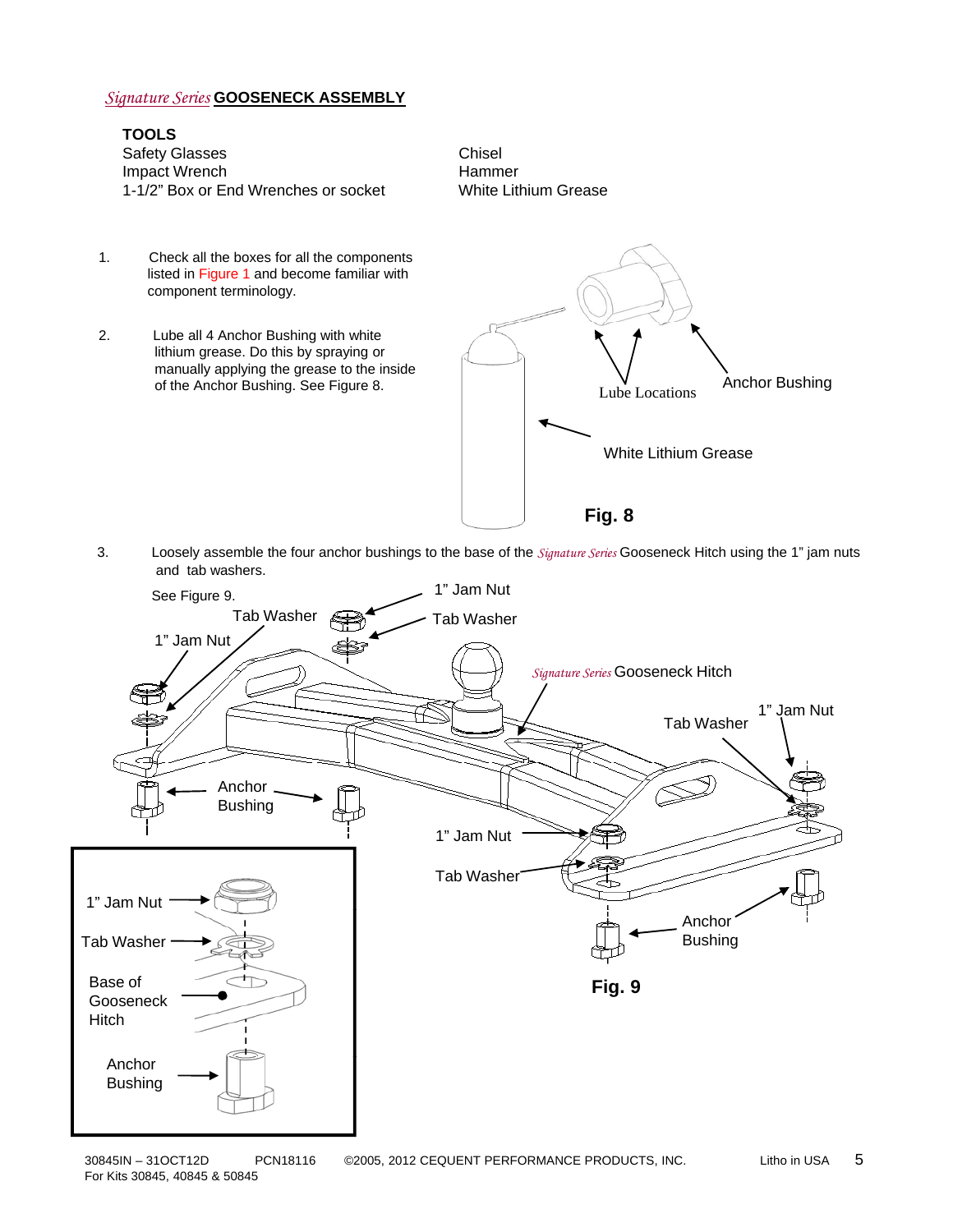4. Place the *Signature Series* Gooseneck Hitch into the mounting pucks previously installed in the truck (See *Signature Series* Mounting Kit Instructions). See Figure 10.



5 . Once the *Signature Series* Gooseneck Hitch is installed onto the mounting pucks, snug tight (no vertical play in anchor bushing assembly) all four 1" jam nuts using a 1-1/2" box end wrench or impact wrench as it sits in the pucks in the bed of the truck. Finish tightening each jam nut by turning the nut 1/4 turn more to achieve the required torque. See Figure 11. **1.** 1" Jam Nuts With Tab Washers



6 . Bend one tab (one that best aligns with flats of nut) on tab washer up against flat of jam nut on each of four anchor attachments. This is to ensure that the nuts do not loosen over time. See Figure 12. Use a chisel and hammer to bend tabs.



30845IN – 31OCT12D PCN18116 ©2005, 2012 CEQUENT PERFORMANCE PRODUCTS, INC. Litho in USA 6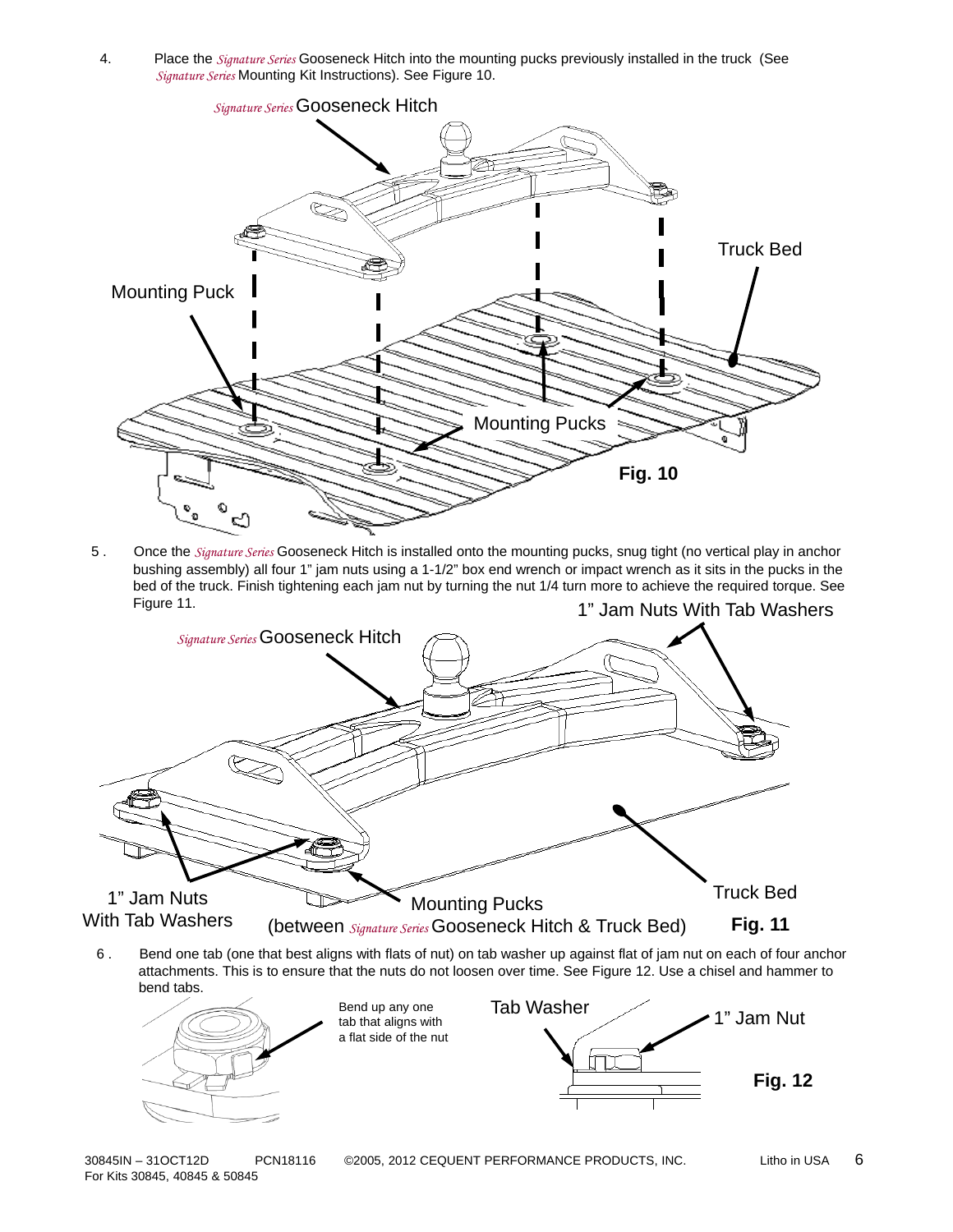7. Remove the *Signature Series* Gooseneck Hitch from the truck bed and prepare for installing the Anchor Tee Pins, Anchor Handles and the 3/16" linch pins. Install the Anchor Tee Pin by inserting it up through the Anchor bushing and threading it into the the Anchor Handle. See Figure 13A. Each side of the *Signature Series* Gooseneck Hitch gets one of each anchor handle (Anchor Handle "A" & Anchor Handle "B"). See Figure 13B for correct handle orientation. The Anchor Tee Pin should be threaded as far as it can go into the Anchor Handle. The hole in the Anchor Tee Pin will probably not line up with the slot in the Anchor Handle nut at this point and should be turned back slowly until they are inline. Once aligned, rotate the Anchor Tee Pin 540 degrees (1  $\frac{1}{2}$  times) counter clockwise until the hole and slot re-align. See Figures 13C, 13D, 13E. The 3/16" linch pin can now be inserted into the hole.



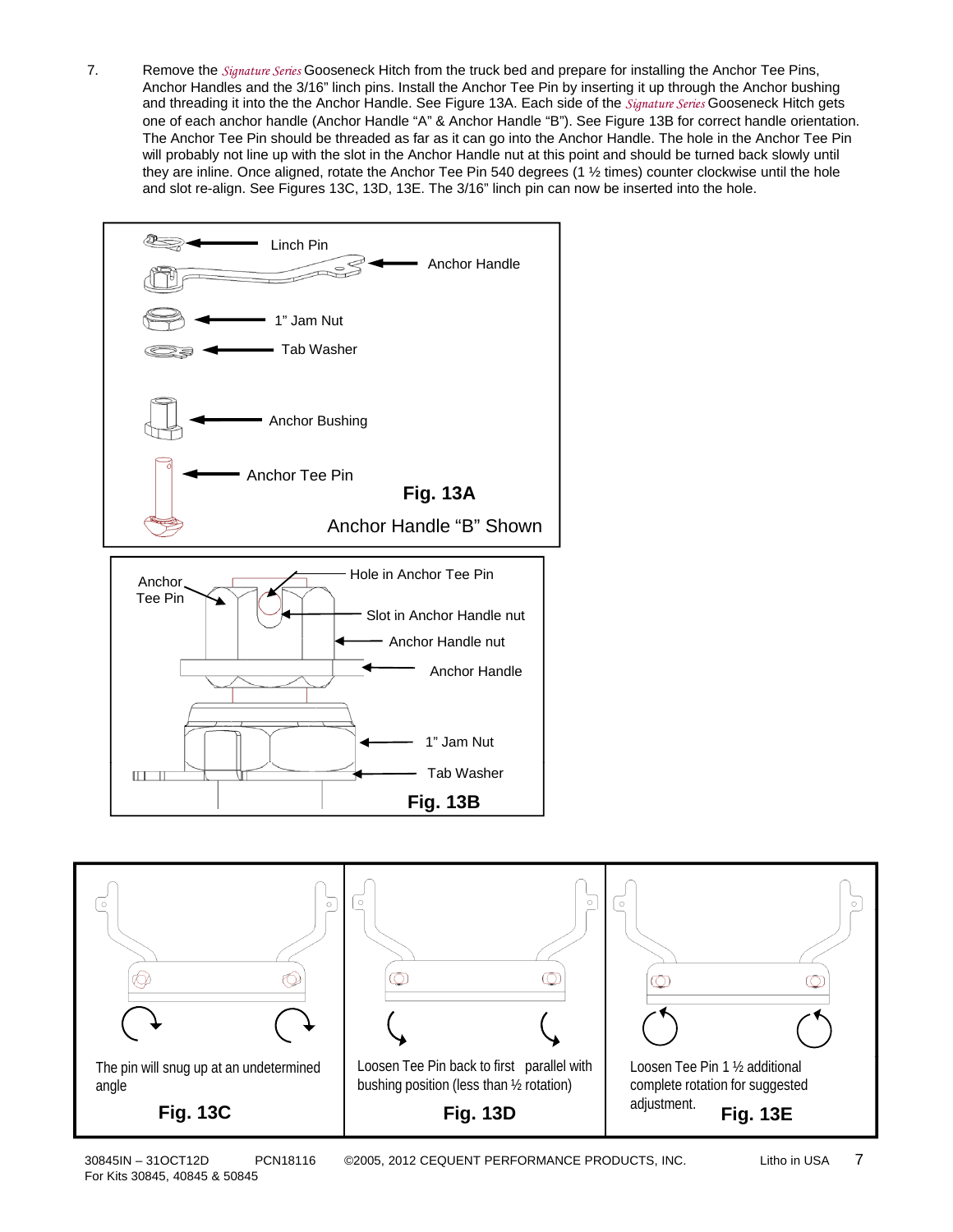8. When properly installed, **all** the Anchor Handles should be parallel to the *Signature Series* Gooseneck Hitch when locked. The Anchor Handles are Unlocked when rotated 90 degrees (perpendicular to the *Signature Series* Gooseneck Hitch). See Figure 14**.** 

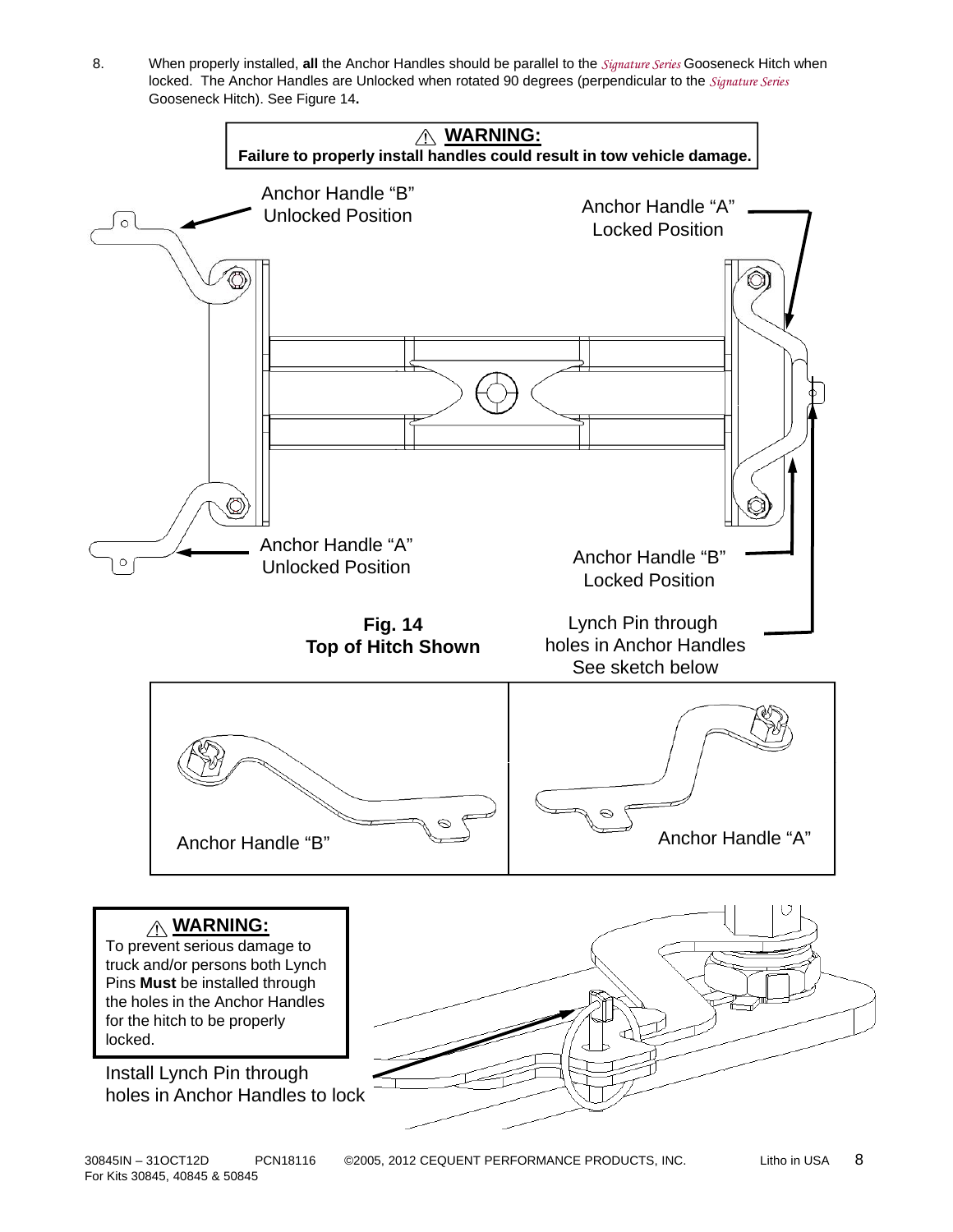- 9. Rotate the Anchor Handles into the unlocked position (see Figure 14) and install the *Signature Series* Gooseneck Hitch into the mounting pucks.
- 10. Rotate the anchor handles into the locked position and install the linch pins into the anchor handles. See Figure 14.

If handles do not rotate into the locked position be sure there are not any obstructions in the mounting pucks and that the *Signature Series* Gooseneck Hitch's anchor bushings line up and fit into the mounting pucks.

If the anchor bushings do **not** line up with the mounting pucks, it may be necessary to uninstall the hitch and repeat steps  $4 - 6$ .

If the anchor bushings do line up with the mounting pucks and the handles still do not rotate into the locked position, it may be necessary to loosen up the anchor tee pins. Remove *Signature Series* Gooseneck Hitch from truck bed, remove appropriate linch pin and rotate the anchor tee pin another ½ turn counter clockwise. Do this until all 4 anchor handles rotate into the locked position. See Figure 14.

If the handles rotate into the locked position and have excessive vertical movement, it may be necessary to tighten up the anchor tee pins. Remove *Signature Series* Gooseneck Hitch from truck bed, remove appropriate linch pin and rotate the anchor tee pin another ½ turn clockwise. Do this until all 4 anchor handles rotate into the locked position. See Figure 14.

- 11. The *Signature Series* Gooseneck Hitch is now secure and unable to be lifted out of the truck unless the handles are unpinned and rotated to the unlocked position.
- 12. Remove the linch pins and rotate the handles to the unlocked position. Remove the *Signature Series* Gooseneck Hitch from the truck.
- 13. Follow instructions on primer container and apply to hitch in designated area. See Figure 15.



**Fig. 15**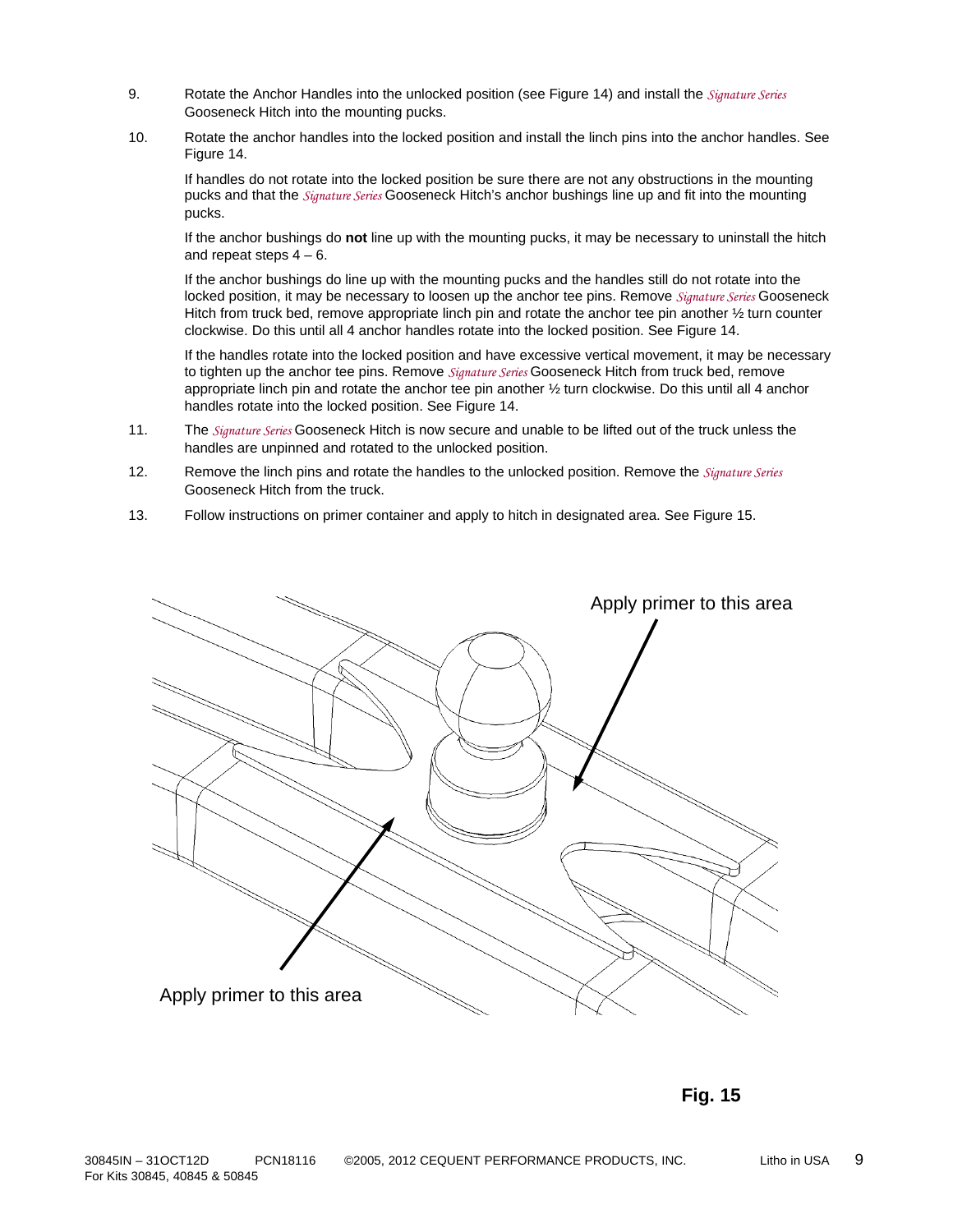14. Remove backing from double sided tape and install plastic on *Signature Series* Gooseneck Hitch. See Figure 16. Let tape set for 45 minutes before usage.

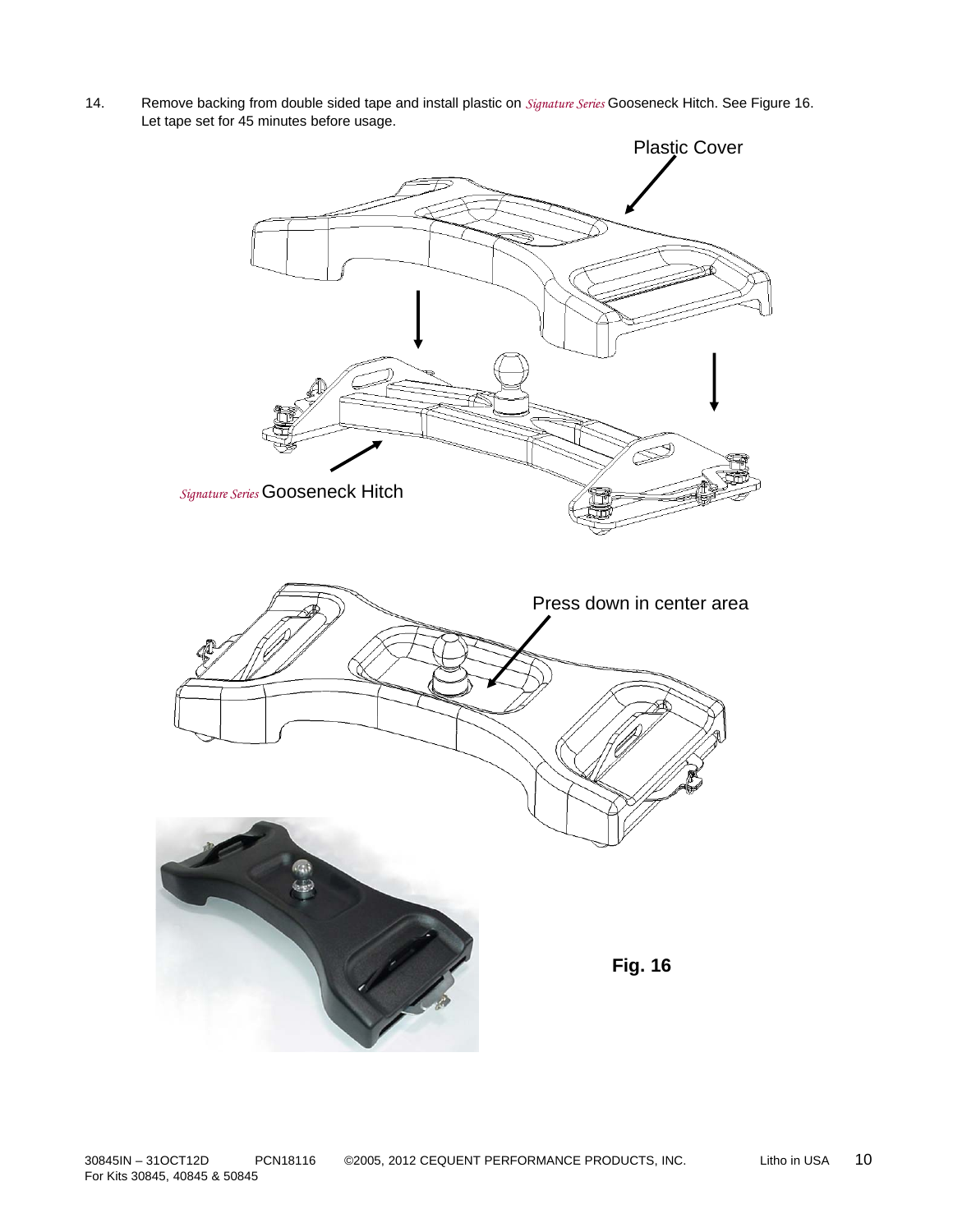## *Signature Series* **Gooseneck Installation:**

- 1. Remove puck plugs from all (4) of the pucks in the truck bed (Figure 17) and store for use when hitch is removed.
- 2. Set *Signature Series* Gooseneck hitch onto the pucks, and rotate handles into unlocked position(approximately perpendicular with *Signature Series* Gooseneck Hitch Figure 14) until hitch drops into pucks on all (4) corners. See Figure 18.
- 3. Rotate (4) anchor handles into the locked position(anchor handles parallel with gooseneck). Figure 14. 3. Rotate (4) anchor handles into the locked position(anchor handles parallel with gooseneck). Figure
- 4. Place lynch pins / locks through the anchor handle holes on each side to anchor hitch into pucks. Figure 14.

## *Signature Series* **Gooseneck Removal:**

- 1. Remove lynch pin / lock from the anchor handle holes on each side of the *Signature Series* Gooseneck hitch. Figure 14. Store lynch pins.
- 2. Rotate (4) handles into unlocked position(perpendicular with *Signature Series* Gooseneck Hitch). Figure 14. Lift each side of hitch out of pucks separately, handles may have to be jiggled slightly to align anchors with puck holes to remove. See Figure 18.
- 3. Store hitch in dry place where dirt and debris will not get into anchor assemblies.
- 4. Press puck plugs (packed with mounting kit) into all  $(4)$  of the pucks in the truck bed to keep debris out of pucks. Figure 17.



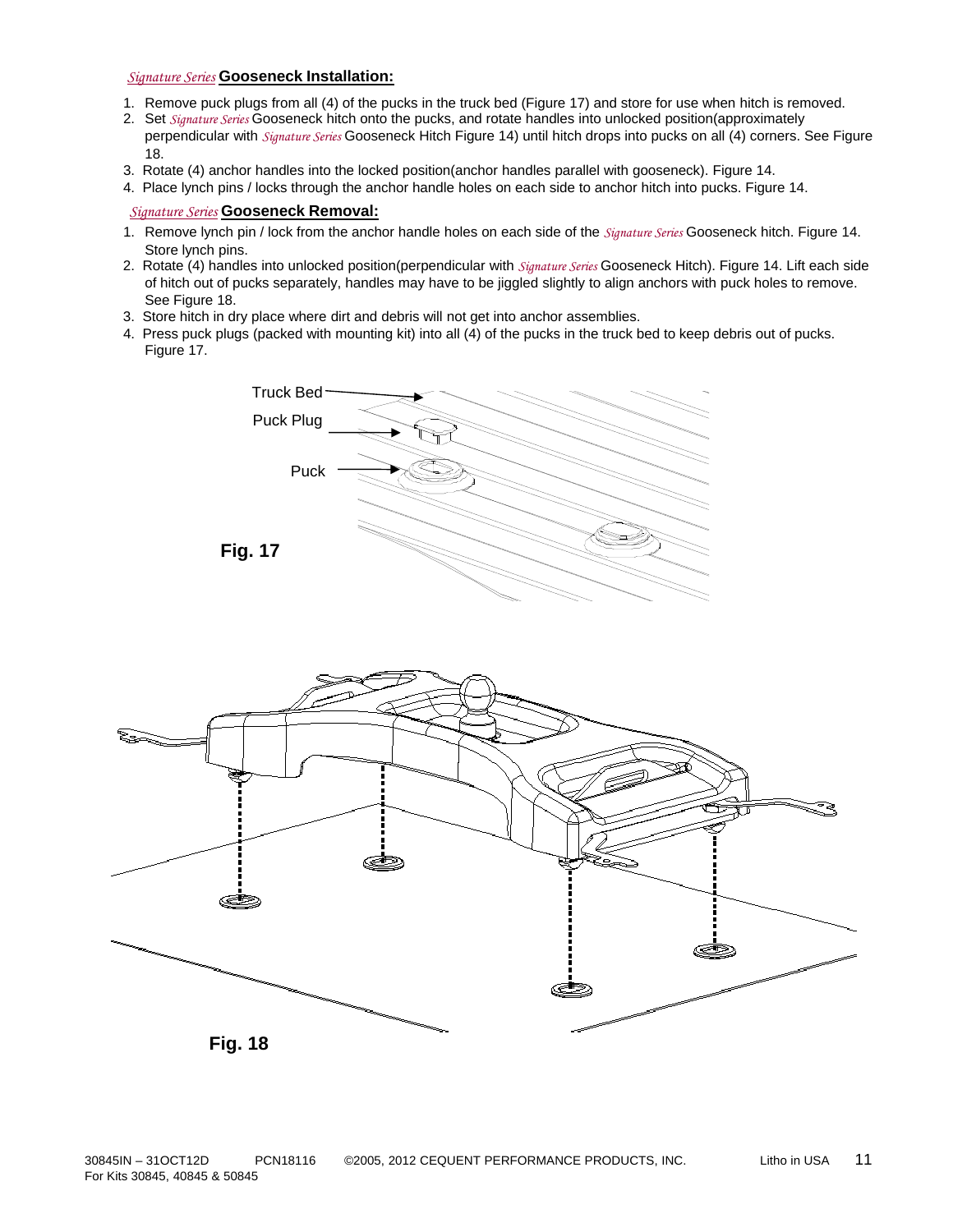## **AFTER SYSTEM INSTALLATION AND BEFORE TOWING:**

Connect trailer to the tow vehicle following coupler manufacturer's operating instructions. The coupler must be adjusted to provide about 6" of clearance between the bottom of the trailer nose and the top of the pickup bed sides.

Slowly back the trailer to a jackknifed position to the tow vehicle while checking to see there is adequate clearance between the gooseneck trailer and the rear of the vehicle. Also check to see there is adequate clearance between the forward corners of the gooseneck trailer and the cab of the truck. Slowly jackknife the truck and trailer in the opposite direction and check the clearances to the end of the truck and the cab.

## *Signature Series* **GOOSENECK MAINTENANCE**

-Keep assembly free of dirt and debris.

-Lubricate hitch ball monthly or as needed with heavy grease.

-Check equipment before towing for worn or damaged parts.

## **REPLACE WORN OR DAMAGED PARTS IMMEDIATELY.**



**WARNING:** 

To prevent serious damage to truck and/or persons both Lynch Pins **Must** be installed through the holes in the Anchor Handles for the hitch to be properly locked.



Install Lynch Pin through holes in Anchor Handles to lock holes in Anchor Handles to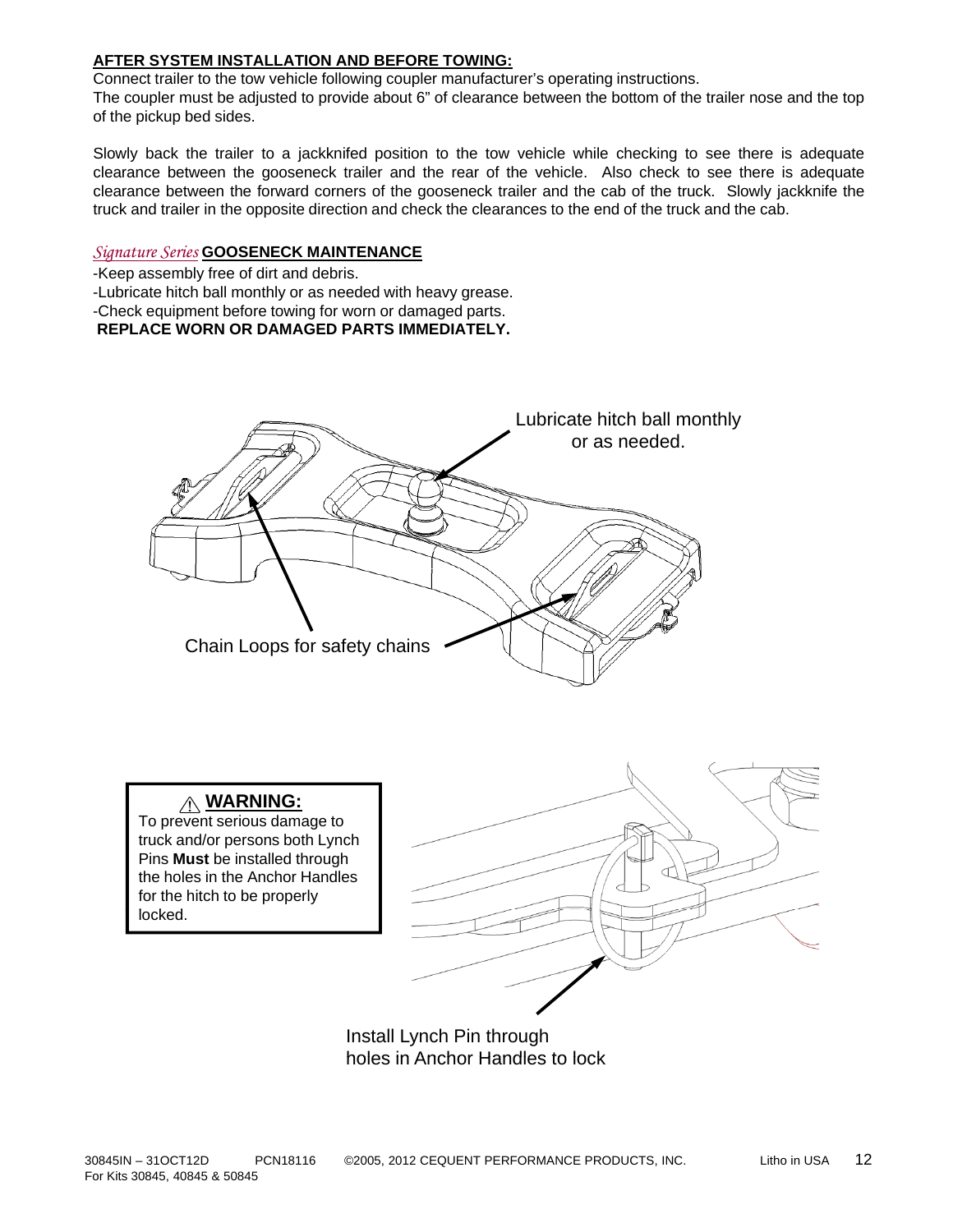# *Signature Series* **Gooseneck HITCH SYSTEM** IMPORTANT INFORMATION ON TOWING

**TOWING EQUIPMENT OWNERS:** Make sure all operators of your equipment read and understand this information before towing. Save for reference. This will help you properly use and maintain your towing equipment. Refer to owner's manuals for your tow vehicle, trailer and other parts of your towing system. Learn the capabilities and limitations of each part. GROSS TRAILER WEIGHT and VERTICAL LOAD are the two most important items to consider. THESE WEIGHTS MUST NEVER EXCEED THE LOWEST RATING OF ANY PART OF YOUR **TOWING SYSTEM. GROSS TRAILER WEIGHT** is the weight of the trailer plus cargo. Measure GROSS TRAILER WEIGHT by putting the fully loaded trailer on a vehicle scale. **VERTICAL LOAD** is the downward force exerted on the ball by the trailer coupler. Use a vehicle scale to measure **VERTICAL LOAD** with the fully loaded trailer on a level surface and the coupler at normal towing height.

#### **TRAILER COUPLERS**

The coupler should be smooth, clean and lightly lubricated. Adjust per coupler manufacturer's instructions.

#### **SAFETY CHAINS**

Connect safety chains properly **EVERY TIME YOU TOW.** Attach securely through the chain loops provided so they can not bounce loose. Leave only enough slack to permit full turning. Too much slack may prevent chains from maintaining control if other connections separate.

#### **LINCH PINS**

All 6 linch pins must be installed in their proper location and locked before towing.

#### **ANCHOR HANDLES**

All 4 anchor handles must be in the locked position and have a linch pin installed and locked before towing.

#### **TRAILER LIGHTS, TURN SIGNALS, ELECTRIC AND BREAKAWAY SWITCH CONNECTIONS**

Make these safety-critical connections EVERY TIME YOU TOW, no matter how short the trip. Check operation, including electric brake manual control, before getting on the road.

#### **OTHER USEFUL EQUIPMENT**

AIR SPRINGS, AIR SHOCKS, or HELPER SPRINGS are useful for some applications. A TRANSMISSION COOLER may be necessary for heavy towing. Many states require TOWING MIRRORS on both sides.

#### **TIRE INFLATION**

Check often. Follow tow vehicle and trailer manufacturer's recommendations.

#### **CHECK YOUR EQUIPMENT/REPLACE WORN PARTS CHECK YOUR EQUIPMENT/REPLACE WORN**

Check ball, coupler, chains, and all other connections **EVERY TIME YOU TOW.** Re-check at fuel and rest stops.

#### **NO PASSENGERS IN TRAILER!**

*Never* allow people in the trailer while towing, under any circumstances.

#### **TRAILER LOADING**

Place heavy objects on the floor ahead of the axle. Balance the load side-to-side. Secure it to prevent shifting. **NEVER** load the trailer rear heavy. **LOAD THE TRAILER HEAVIER IN THE FRONT, BUT NOT GREATER THAN TONGUE WEIGHT RATING OF THE HITCH.**

#### **DRIVING**

The additional weight of a trailer affects acceleration, braking and handling. Allow extra time for passing, stopping, and changing lanes. A gooseneck trailer requires a large turning radius as the trailer tracks to the inside of turns. Severe bumps can damage your towing vehicle, hitch and trailer. Drive slowly on rough roads. **STOP AND MAKE A THOROUGH INSPECTION IF ANY PART OF YOUR TOWING SYSTEM STRIKES THE ROAD. CORRECT ANY PROBLEMS BEFORE RESUMING TRAVEL.**

#### **WARNING**

**DO NOT MODIFY.** Do not tow one trailer behind another, which may cause loss of control. Failure to heed warnings and follow instructions may result in serious personal injury or death, vehicle crash, and/or property damage.